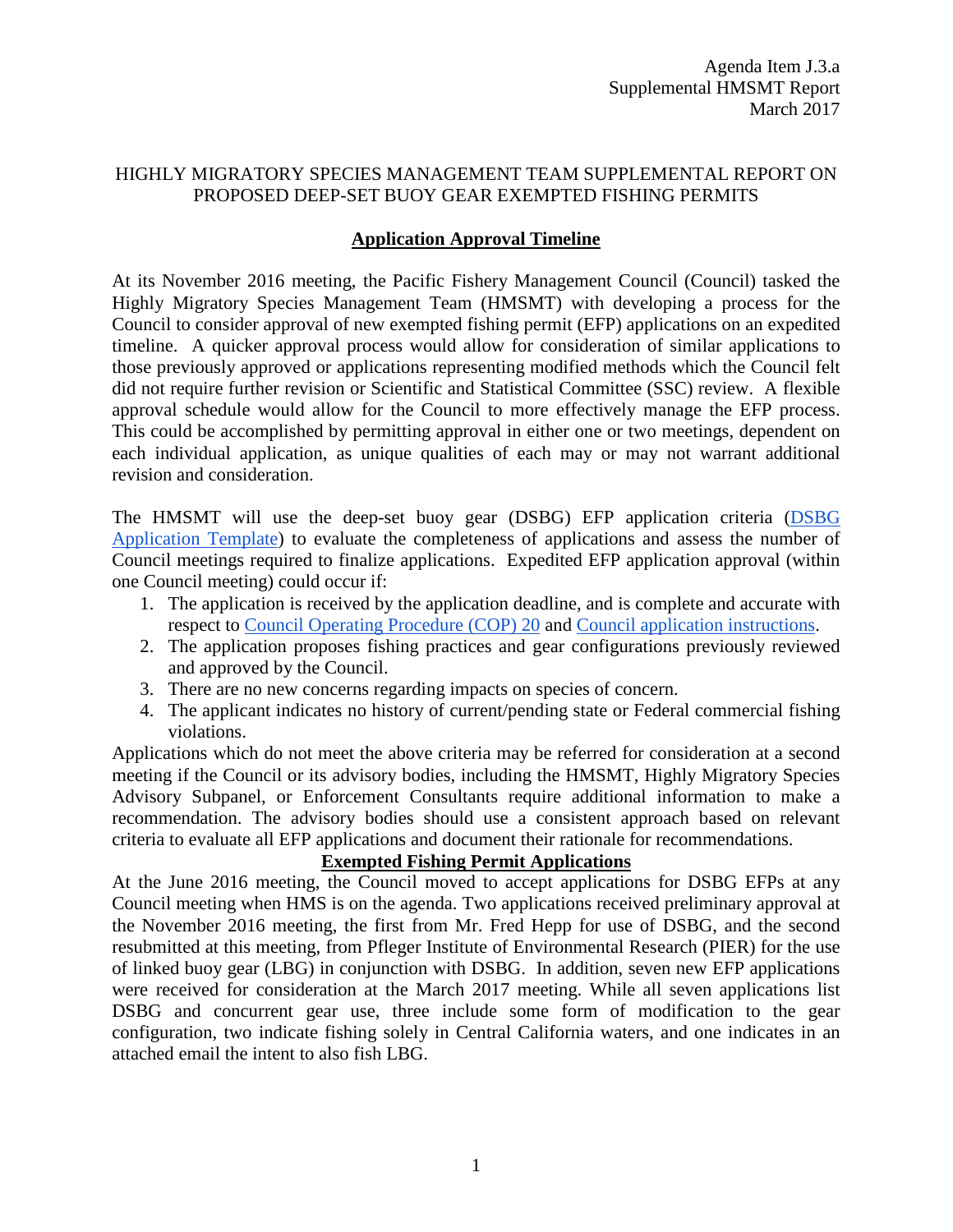## **Summary of HMSMT Recommendations for New EFP Proposals**

# *I.) Agenda Item J.3.a Attachment 1;* Deep-Set Linked Buoy Gear - PIER

## **A) HMSMT Recommendation:**

- Council approval
- The HMSMT feels that the proposed observer coverage level which is a hybrid of Level 1 and Level 2 observer coverage tiers as described in HMSMT [Supplemental Report 2](http://www.pcouncil.org/wp-content/uploads/2016/11/I4a_Sup_HMSMT_Rpt2_DSBG_EFPs_NOV2016BB.pdf) from November 2016, is appropriate for this application.

## **B) Merits:**

- Aligns with Council goals
- Complete in regard to COP 20
- Application tests LBG, a new configuration of DSBG, in conjunction with the traditional configuration and methodology
- PIER has developed DSBG as well as LBG and has already undertaken initial research and use
- LBG utilizes all DSBG mitigation measures developed to minimize interactions with protected species while potentially increasing the volume of catch, and therefore revenues and profitability, for fishers

## **C) Suggestions and Comments:**

- The HMSMT requested the following revisions at the November 2016 Council meeting: 1) Clarify proposed gear combinations/configurations and methods of use, and relationships between vessels included on existing and new EFPs; 2) Define "piece" of DSBG and deployed gear definitions; 3) Provide a diagram of the LBG configuration for reference.
- The HMSMT reviewed the revised PIER application and believes that it adequately addresses the requested revisions from the November 2016 Council meeting.
- The HMSMT has determined that the proposal does not include a significant scientific component that warrants SSC review.

#### *II.) Agenda Item J.3.a Attachment 2;* Deep-Set Buoy Gear - Frederic Hepp **A) HMSMT Recommendation:**

- Council approval
- Level 1 observer coverage

# **B) Merits:**

- Aligns with Council goals
- Complete in regard to COP 20
- Application addresses important data gap of gear use in more northern waters (northern Channel Islands and central California)
- Application specifies anticipated amount and area of effort
- Applicant expresses willingness for alternative methods of observer coverage (electronic monitoring)

#### **C) Suggestions and Comments:**

- The HMSMT recommends EFP approval based on their review of the Hepp application at the November 2016 Council meeting.
- The HMSMT has determined that the proposal does not include a significant scientific component that warrants SSC review.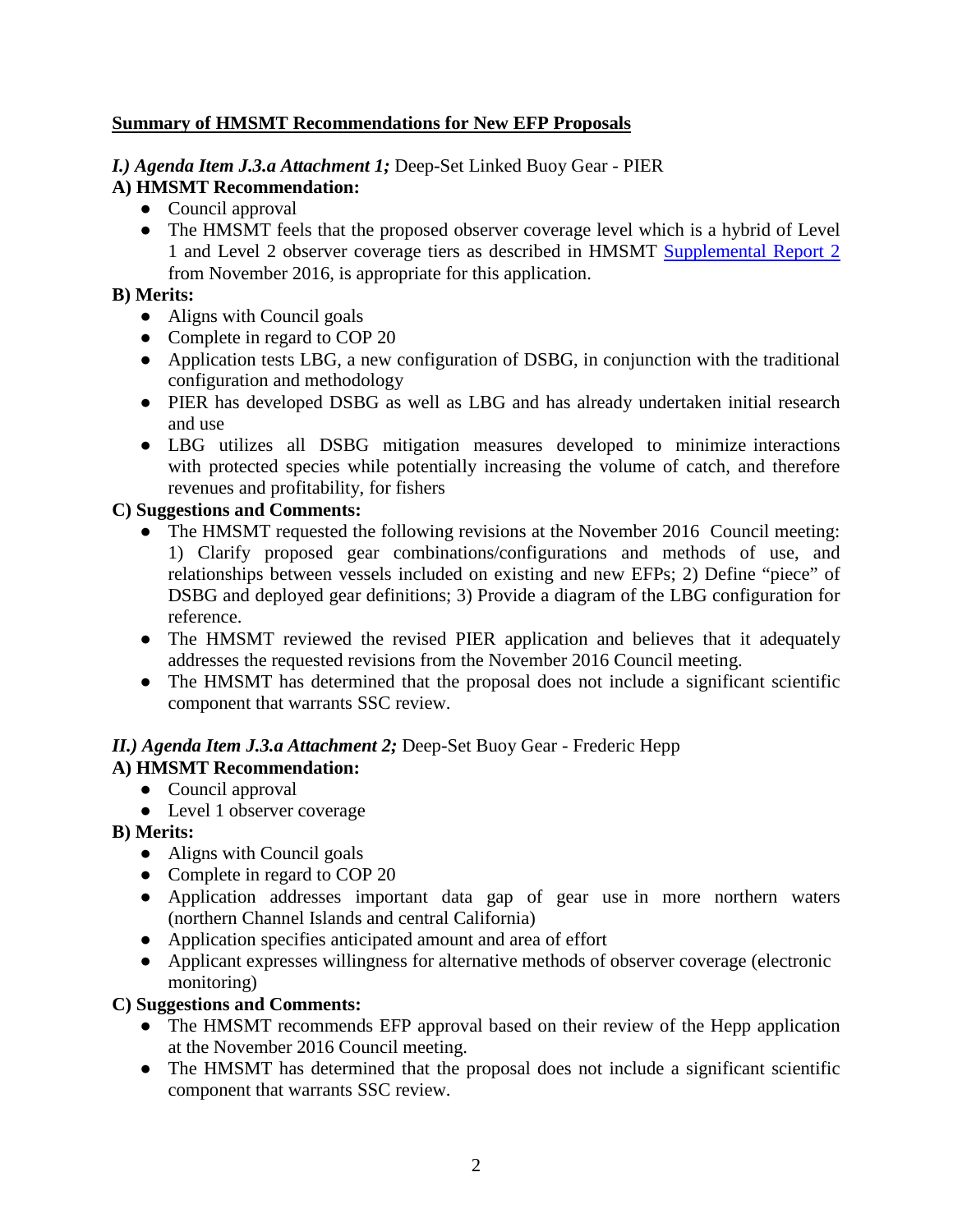## *III.) Agenda Item J.3.a Attachment 3;* Deep-Set Buoy Gear - Kent Jacobs **A) HMSMT Recommendation:**

- Council preliminary approval
- Level 1 observer coverage

# **B) Merits:**

- Aligns with Council goals
- Complete in regard to COP 20
- Aims to fish 20-50 days in Central California
- Mentions fishing year-round for experimental purposes
- Considers developing some sort of locator device to attach to the gear
- Proposes reduced weight and a new device that may help detect and release smaller fish that cannot lift the standard 8-lb weight

## **C) Suggestions and Comments:**

- The HMSMT and Council are unable to fully evaluate the potential of the gear without additional information about how it works. The HMSMT discussed requesting the applicant attend the April 2017 HMSMT meeting in La Jolla to discuss specifics of the proposed gear modification.
- The HMSMT has determined that the proposal does not include a significant scientific component that warrants SSC review.

## **D) Requested Revisions:**

- Provide a diagram of the modified weight device and specifics of gear configuration.
- OR, provide sufficient explanation as to why applicant does not want to share specifics of the modified weight

#### *IV.) Agenda Item J.3.a Attachment 4;* Deep-Set Buoy Gear - Martin Kastlunger

# **A) HMSMT Recommendation:**

- Applicant requests EFP length of 2-3 years. HMSMT suggests 2 year approval period as there is the option of application renewal at that point.
- Level 1 observer coverage

#### **B) Merits:**

- Aligns with Council goals
- Complete in regard to COP 20
- Proposes concurrent gear use with gears not yet fished in conjunction with DSBG. In addition to harpoon, yellowtail troll and potentially trapping during DSBG trips (not during DSBG fishing activity, however).

## **C) Suggestions and Comments:**

- Fishing is proposed only in Southern California, with no modifications to standard DSBG gear configuration.
- The HMSMT has determined that the proposal does not include a significant scientific component that warrants SSC review.

# *V.) Agenda Item J.3.a Attachment 5;* Deep-Set Buoy Gear - Phillip Harris

#### **A) HMSMT Recommendation:**

- Council preliminary approval
- Level 1 observer coverage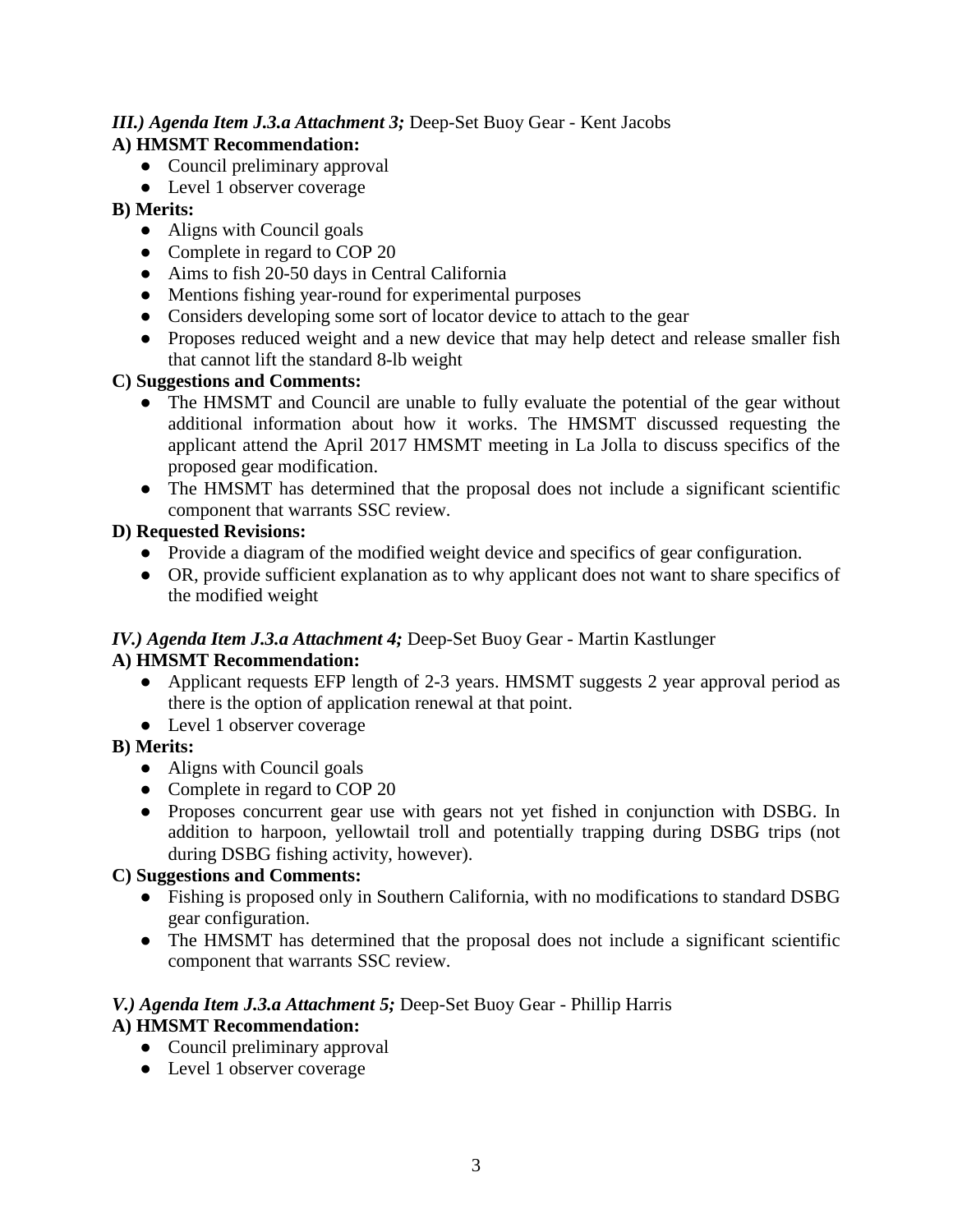### **B) Merits:**

- Aligns with Council goals
- Complete in regard to COP 20
- Concurrent gear use harpoon and troll/jig

# **C) Suggestions and Comments:**

- Fishing is proposed only in Southern California, with no modifications to standard DSBG gear configuration.
- Applicant states they can barely afford the observer cost for the first trip, but could explore grant funding and/or video monitoring.
- The HMSMT has determined that the proposal does not include a significant scientific component that warrants SSC review.

# **D) Requested Revisions:**

● Applicant needs to list the proposed number of days fished for each geographic region.

# *VI.) Agenda Item J.3.a Attachment 6;* Deep-Set Buoy Gear - Denny Corbin; F/V Ray Ban

# **A) HMSMT Recommendation:**

- Council approval of DSBG component
- The applicant could develop a separate application for DSBG-B to submit at a future Council meeting; the applicant expressed a willingness to consider this approach
- The amendment to the application should be considered at the June meeting
- Level 1 observer coverage

# **B) Merits:**

- Aligns with Council goals
- Complete in regard to COP 20
- Proposes to fish 45 days in Central California (Monterey, Davis Bank) in addition to Southern California Bight effort
- HMSMT suggests approval of effort only in Central and Southern California unless applicant specifies intent and number of days of proposed effort in Northern California and/or Oregon waters
- Proposes concurrent gear use with squid lightboat activity

# **C) Suggestions and Comments:**

- Proposes use of something called DSBG-B, which is a hybrid of DSBG and LBG
- After discussing application with applicant, the HMSMT recommended submission of a new application for DSBG-B should Mr. Corbin wish to pursue the new gear configuration further. The gear modification needs further vetting and consideration and a separate application would allow for him to participate and gain experience in the DSBG fishery while further developing his DSBG-B idea.
- The HMSMT has determined that the DSBG proposal does not include a significant scientific component that warrants SSC review.
- Applicant submitted revised application for the DSBG-B component of original application after discussion with HMSMT and HMSAS. Due to the the late nature of submission, the HMSMT feels that this second submission should be considered as a new application at the June meeting and encourages the applicant to submit a new application as recommended for the DSBG-B configuration.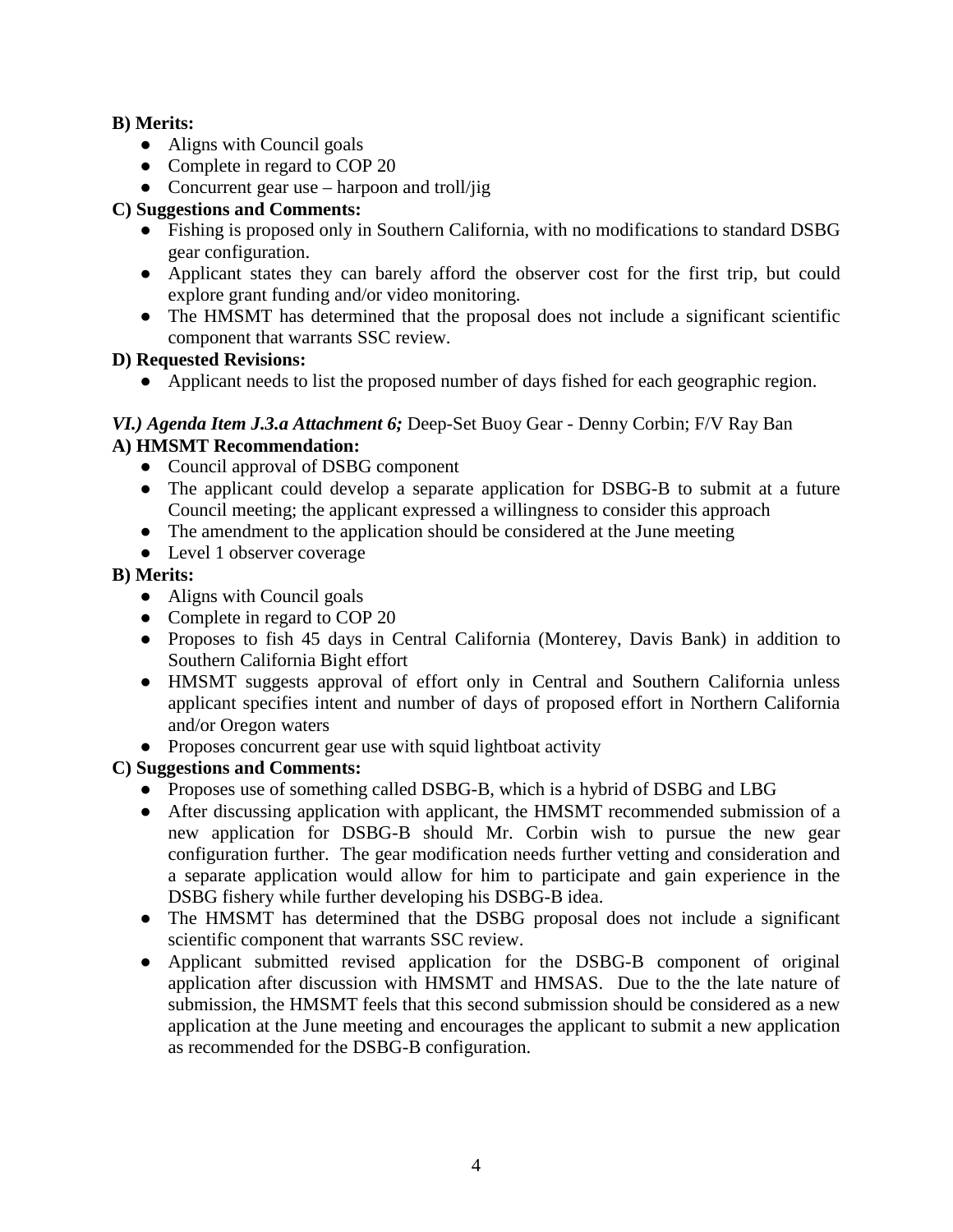## **D) Requested Revisions:**

- None for DSBG component
- New application for DSBG-B configuration (as now amended).

### *VII.) Agenda Item J.3.a Attachment 7;* Deep-Set Buoy Gear - Roger Cullen **A) HMSMT Recommendation:**

- Council preliminary approval
- Level 1 observer coverage

# **B) Merits:**

- Aligns with Council goals
- Complete in regard to COP 20
- Proposes fishing in Central California, primarily Santa Lucia Bank

## **C) Suggestions and Comments:**

- Applicant requests EFP length of 2-5 years. HMSMT suggests 2 year approval period as there is the option of application renewal at that point.
- Proposes using 600 lb braided line instead of a monofilament mainline; the HMSMT questioned the potential implications for strike detection and for conservation impacts.
- The HMSMT has determined that the proposal does not include a significant scientific component that warrants SSC review.

# **D) Requested Revisions:**

- Provide an in-depth explanation of the proposed use of braided line (aside from saving deck space) and how its benefits could outweigh any potential difference in how the line may interact with protected species.
- Applicant needs to list the proposed number of days fished for each geographic region.

#### *VIII.) Agenda Item J.3.a Attachment 8;* Deep-Set Buoy Gear - William Diller **A) HMSMT Recommendation:**

- Council approval
- Level 1 observer coverage

# **B) Merits:**

- Aligns with Council goals
- Complete in regard to COP 20
- Proposes fishing Central California, namely Santa Lucia Bank
- Concurrent gear use with sable fish longlining after DSBG has been pulled for the day

# **C) Suggestions and Comments:**

• The HMSMT has determined that the proposal does not include a significant scientific component that warrants SSC review.

#### *IX.) Agenda Item J.3.a Attachment 9;* Deep-Set Buoy Gear - Lorton/Haworth **A) HMSMT Recommendation:**

- Recommend Council request application be resubmitted
- Recommend Council requests a revised application providing more information about intended fishing plans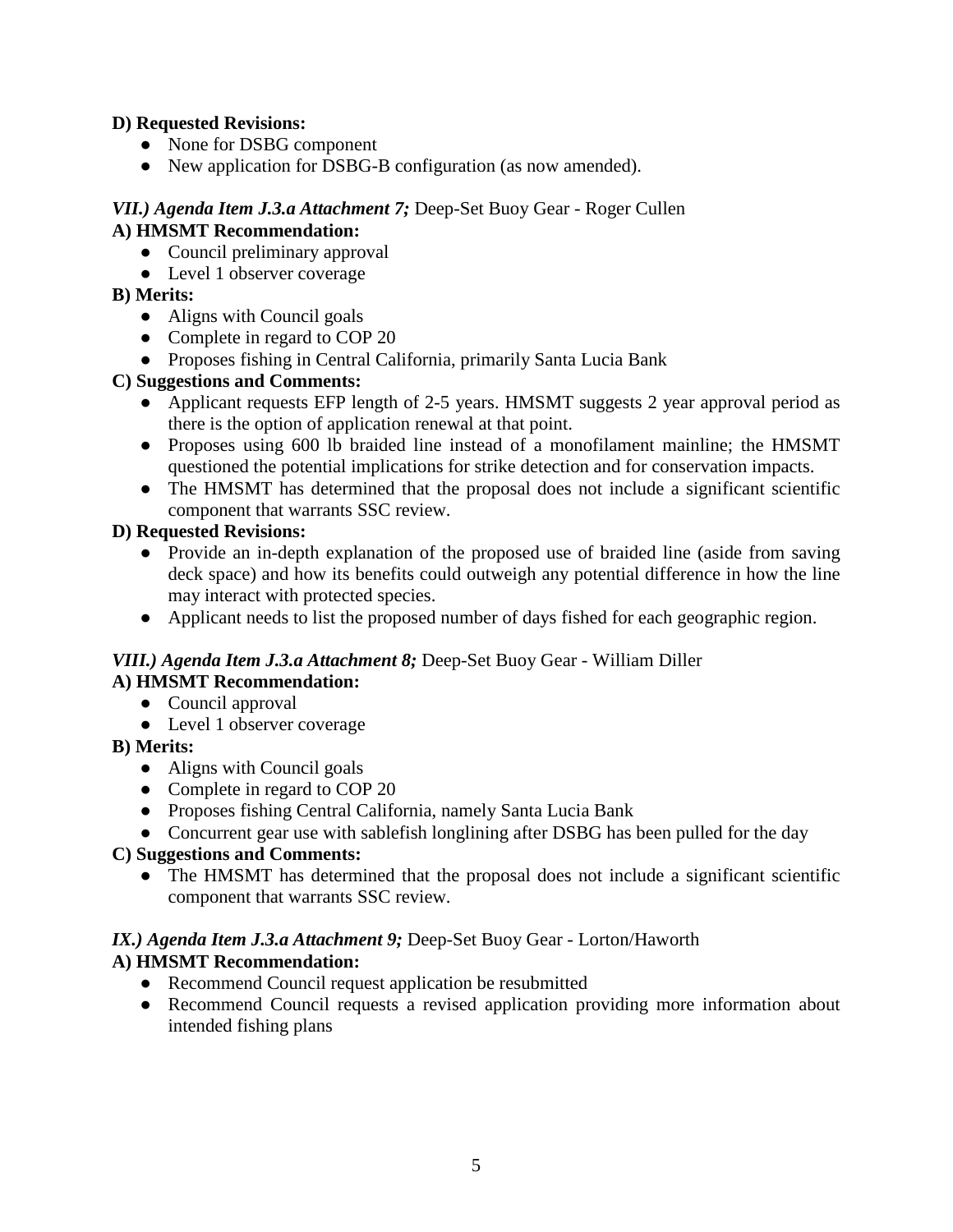### **B) Merits:**

- Applicant seems willing to fulfill components of application.
- Applicant appears interested in fishing LBG, which could provide additional data to that collected through PIER LBG EFP.
- Wide geographic range
- May test GPS gear locators

## **C) Suggestions and Comments:**

• The HMSMT has determined that the proposal does not include a significant scientific component that warrants SSC review.

## **D) Requested Revisions:**

- Specifics for all areas of the application need to be completed and expanded upon so that the application can be properly evaluated.
- Individual fisherman, vessel and applicant information needs to be completed.
- Applicant needs to list the proposed number of days fished for each geographic region.
- Applicant needs to fully address data gaps that would be addressed through the proposed EFP.
- Proposed gear configurations need to be explicitly identified in application; not through an attached email.
- Applicant needs to specify experience levels of each participant
- Applicant needs to provide a statement outlining the approach to dealing with protected species interactions
- The HMSMT has determined that the proposal does not include a significant scientific component that warrants SSC review.

#### **Additional Considerations**

Lastly, the HMSMT would like to clarify its intent in developing its observer coverage level tiers for EFPs in [Agenda Item I.4.a, HMSMT Report, November 2016.](http://www.pcouncil.org/wp-content/uploads/2016/10/I4a_HMSMT_Rpt_DSBG_EFP_InitlRvw_and_App_Template_NOV2016BB.pdf) Coverage levels and number of set requirements were *applicable to each vessel in all EFPs, not to all vessels in an EFP collectively*. Each vessel much fish 10 sets at 100 percent observer coverage before it is eligible for reduced coverage level consideration. The HMSMT requests that the Council confirm its intent in adopting these coverage levels.

Given the potential for an increasing volume of DSBG EFP applications, the HMSMT recommends that the submission deadline be aligned with the advanced briefing book public comment deadline. This will give the HMSMT (and others) more time to review applications. (The current deadline per COP 20 is two weeks before the start of a Council meeting. This falls after the advanced briefing book deadline.) For the June Council meeting briefing book public comment deadline is May 11.